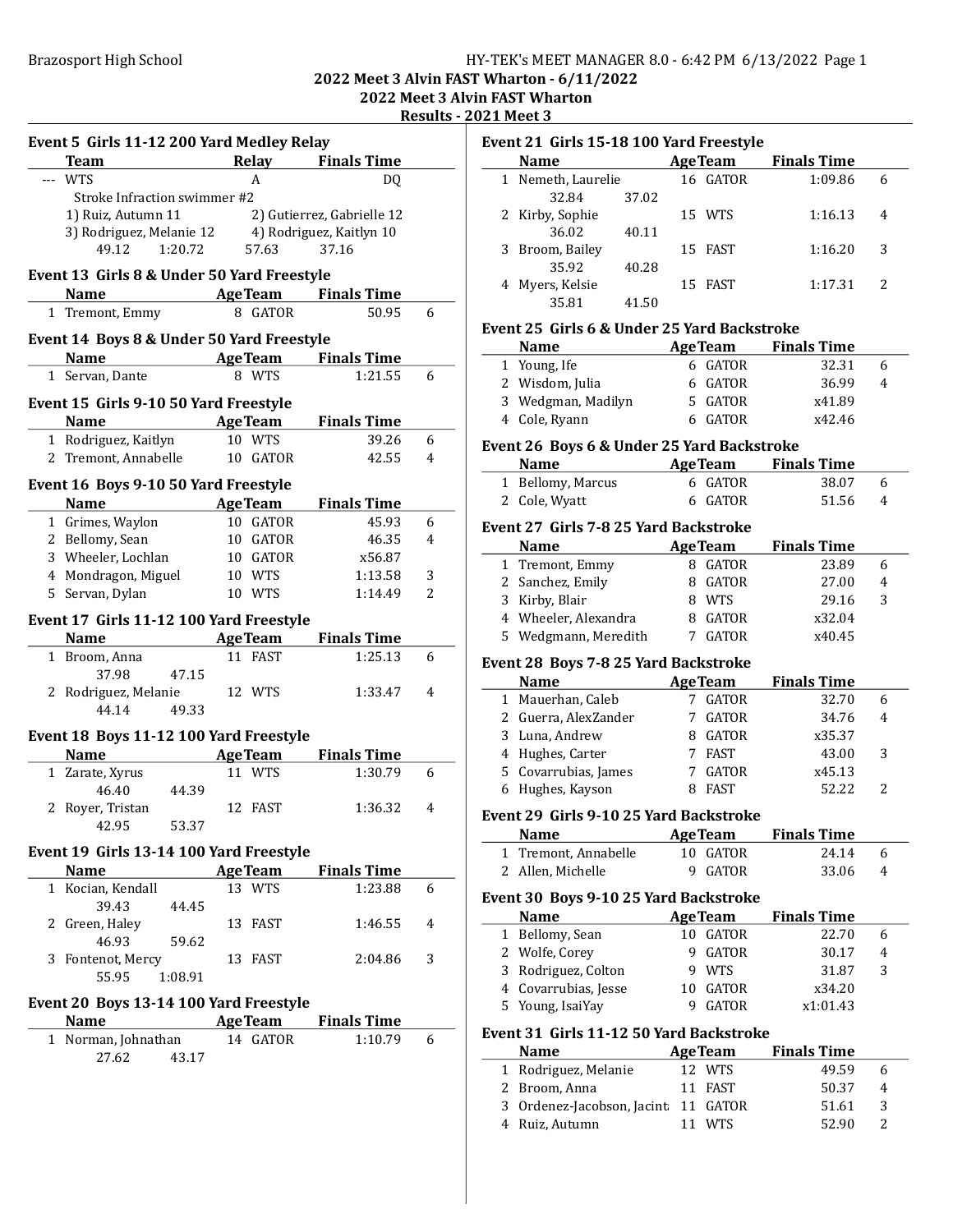### Brazosport High School **HY-TEK's MEET MANAGER 8.0 - 6:42 PM 6/13/2022** Page 2

### 2022 Meet 3 Alvin FAST Wharton - 6/11/2022 2022 Meet 3 Alvin FAST Wharton

Results - 2021 Meet 3

|   | (Event 31 Girls 11-12 50 Yard Backstroke)     |        |                |                                        |             |
|---|-----------------------------------------------|--------|----------------|----------------------------------------|-------------|
|   | Name AgeTeam Finals Time                      |        |                |                                        |             |
|   | 5 Limas, Marisol                              |        | 11 WTS         | x54.18                                 |             |
|   | 6 Fontenot, Gracie                            |        | 11 FAST        | 1:15.70                                | 1           |
|   | Event 32 Boys 11-12 50 Yard Backstroke        |        |                |                                        |             |
|   | <b>Name</b>                                   |        |                | <b>Example 2 Age Team</b> Finals Time  |             |
|   | 1 Royer, Tristan                              |        | 12 FAST        | 49.45                                  | 6           |
|   | 2 Zarate, Xyrus                               |        | 11 WTS         | 53.88                                  | 4           |
|   |                                               |        |                |                                        |             |
|   | Event 33 Girls 13-14 50 Yard Backstroke       |        |                |                                        |             |
|   | Name AgeTeam Finals Time                      |        |                |                                        |             |
|   | 1 Benitez, Naima                              |        | 14 GATOR       | 40.22                                  | 6           |
|   | 2 Hamelmann, Elizabeth                        |        | 13 GATOR       | 47.16                                  | 4           |
|   | 3 Kocian, Kendall                             |        | 13 WTS         | 47.70                                  | 3           |
|   | 4 Norman, Elizabeth                           |        | 13 GATOR       | x48.80                                 |             |
|   | 5 Green, Haley                                |        | 13 FAST        | 56.41                                  | 2           |
|   | 6 Fontenot, Mercy                             |        | 13 FAST        | 1:03.60                                | $\mathbf 1$ |
|   |                                               |        |                |                                        |             |
|   | Event 34 Boys 13-14 50 Yard Backstroke        |        |                |                                        |             |
|   | Name AgeTeam Finals Time                      |        |                |                                        |             |
|   | 1 Norman, Johnathan 14 GATOR                  |        |                | 36.31                                  | 6           |
|   | Event 35 Girls 15-18 50 Yard Backstroke       |        |                |                                        |             |
|   | <b>Name</b>                                   |        |                | <b>Example 21 Age Team</b> Finals Time |             |
|   | 1 Nemeth, Laurelie                            |        | 16 GATOR       | 35.37                                  | 6           |
|   | 2 Broom, Bailey                               |        | 15 FAST        | 41.15                                  | 4           |
|   | 3 Kirby, Sophie                               |        | 15 WTS         | 42.01                                  | 3           |
|   |                                               |        |                |                                        |             |
|   | Event 39 Girls 8 & Under 25 Yard Breaststroke |        |                |                                        |             |
|   |                                               |        |                |                                        |             |
|   | Name AgeTeam Finals Time                      |        |                |                                        |             |
|   | --- Kirby, Blair                              |        | 8 WTS          | DQ                                     |             |
|   | <b>Alternating Kick</b>                       |        |                |                                        |             |
|   |                                               |        |                |                                        |             |
|   | Event 40 Boys 8 & Under 25 Yard Breaststroke  |        |                |                                        |             |
|   | <b>Name AgeTeam</b> Finals Time               |        |                |                                        |             |
|   | --- Servan, Dante                             |        | 8 WTS          | DQ                                     |             |
|   | Non-simultaneous arms                         |        |                |                                        |             |
|   | Event 42 Boys 9-10 25 Yard Breaststroke       |        |                |                                        |             |
|   | Name                                          |        | <b>AgeTeam</b> | <b>Finals Time</b>                     |             |
| 1 | Mondragon, Miguel                             | 10 WTS |                | 37.97                                  | 6           |
|   | 2 Servan, Dylan                               | 10     | WTS            | 1:00.08                                | 4           |
|   | --- Rodriguez, Colton                         | 9      | <b>WTS</b>     | DQ                                     |             |
|   | Scissors kick                                 |        |                |                                        |             |
|   | Wolfe, Corey                                  | 9      | GATOR          | DQ                                     |             |
|   | Scissors kick                                 |        |                |                                        |             |
|   |                                               |        |                |                                        |             |
|   | Event 43 Girls 11-12 50 Yard Breaststroke     |        |                |                                        |             |
|   | <b>Name</b>                                   |        | <b>AgeTeam</b> | <b>Finals Time</b>                     |             |
|   | --- Gutierrez, Gabrielle                      |        | 12 WTS         | DQ                                     |             |
|   | Scissors kick                                 |        |                |                                        |             |
|   | 523:20:01.00                                  |        |                |                                        |             |
|   | --- Ruiz, Autumn                              |        | 11 WTS         | DQ                                     |             |
|   | Non-simultaneous arms                         |        |                |                                        |             |
|   | 28:20.00                                      |        |                |                                        |             |
|   |                                               |        |                |                                        |             |

| Name AgeTeam Finals Time<br>--- Norman, Elizabeth<br>13 GATOR<br>DO.<br>No touch<br>Event 47 Girls 15-18 50 Yard Breaststroke<br><b>Example 2 Age Team</b> Finals Time<br>Name<br>1 Myers, Kelsie<br>15 FAST<br>41.68<br>6<br>Event 50 Men 19 & Over 50 Yard Breaststroke<br><b>Name</b><br><b>Example 2 Age Team</b> Finals Time<br>1 Hughes, Chris<br>33 FAST<br>35.33<br>6<br>Event 51 Girls 8 & Under 25 Yard Butterfly<br><b>Finals Time</b><br><b>Name</b><br><b>AgeTeam</b><br>1 Tremont, Emmy<br>8 GATOR<br>28.40<br>6<br>2 Kirby, Blair<br>8 WTS<br>33.24<br>4<br>3 Wisdom, Julia<br>6 GATOR<br>43.50<br>3<br>--- Wedgmann, Meredith<br>7 GATOR<br>DQ<br>One hand touch<br>Event 52 Boys 8 & Under 25 Yard Butterfly<br><b>Name AgeTeam</b> Finals Time<br>1 Servan, Dante<br>8 WTS<br>47.37<br>6<br>--- Bellomy, Marcus 6 GATOR<br>DQ<br>Arms underwater recovery<br>Event 53 Girls 9-10 25 Yard Butterfly<br><b>AgeTeam</b><br><b>Name</b><br><b>Finals Time</b><br>10 GATOR<br>1 Tremont, Annabelle<br>24.70<br>6<br>--- Allen, Michelle<br>9 GATOR<br>DQ<br>Non-simultaneous arms<br>Event 54 Boys 9-10 25 Yard Butterfly<br><b>AgeTeam</b><br><b>Finals Time</b><br><b>Name</b><br>10 WTS<br>1 Mondragon, Miguel<br>35.92<br>6<br>2 Rodriguez, Colton<br>39.21<br>9 WTS<br>4<br>--- Servan, Dylan<br>10 WTS<br>DQ<br><b>Alternating Kick</b><br>--- Bellomy, Sean<br>10 GATOR<br>DQ<br><b>Alternating Kick</b><br>Event 55 Girls 11-12 50 Yard Butterfly<br><b>AgeTeam</b><br><b>Finals Time</b><br><b>Name</b><br>12 WTS<br>1 Gutierrez, Gabrielle<br>1:14.07<br>6<br>--- Limas, Marisol<br>11 WTS<br>DQ<br>Non-simultaneous arms<br>Event 57 Girls 13-14 50 Yard Butterfly<br><b>Name</b><br><b>AgeTeam</b><br><b>Finals Time</b><br>Hamelmann, Elizabeth<br>13 GATOR<br>42.76<br>6<br>1<br>Event 63 Girls 6 & Under 25 Yard Freestyle<br><b>AgeTeam</b><br><b>Finals Time</b><br><b>Name</b><br>1 Wedgman, Madilyn<br>5 GATOR<br>36.11<br>6<br>2 Wisdom, Julia<br>6 GATOR<br>36.83<br>4 | Event 45 Girls 13-14 50 Yard Breaststroke |         |        |  |
|----------------------------------------------------------------------------------------------------------------------------------------------------------------------------------------------------------------------------------------------------------------------------------------------------------------------------------------------------------------------------------------------------------------------------------------------------------------------------------------------------------------------------------------------------------------------------------------------------------------------------------------------------------------------------------------------------------------------------------------------------------------------------------------------------------------------------------------------------------------------------------------------------------------------------------------------------------------------------------------------------------------------------------------------------------------------------------------------------------------------------------------------------------------------------------------------------------------------------------------------------------------------------------------------------------------------------------------------------------------------------------------------------------------------------------------------------------------------------------------------------------------------------------------------------------------------------------------------------------------------------------------------------------------------------------------------------------------------------------------------------------------------------------------------------------------------------------------------------------------------------------------------------------------------------------------------------------------------------------------------------------|-------------------------------------------|---------|--------|--|
|                                                                                                                                                                                                                                                                                                                                                                                                                                                                                                                                                                                                                                                                                                                                                                                                                                                                                                                                                                                                                                                                                                                                                                                                                                                                                                                                                                                                                                                                                                                                                                                                                                                                                                                                                                                                                                                                                                                                                                                                          |                                           |         |        |  |
|                                                                                                                                                                                                                                                                                                                                                                                                                                                                                                                                                                                                                                                                                                                                                                                                                                                                                                                                                                                                                                                                                                                                                                                                                                                                                                                                                                                                                                                                                                                                                                                                                                                                                                                                                                                                                                                                                                                                                                                                          |                                           |         |        |  |
|                                                                                                                                                                                                                                                                                                                                                                                                                                                                                                                                                                                                                                                                                                                                                                                                                                                                                                                                                                                                                                                                                                                                                                                                                                                                                                                                                                                                                                                                                                                                                                                                                                                                                                                                                                                                                                                                                                                                                                                                          |                                           |         |        |  |
|                                                                                                                                                                                                                                                                                                                                                                                                                                                                                                                                                                                                                                                                                                                                                                                                                                                                                                                                                                                                                                                                                                                                                                                                                                                                                                                                                                                                                                                                                                                                                                                                                                                                                                                                                                                                                                                                                                                                                                                                          |                                           |         |        |  |
|                                                                                                                                                                                                                                                                                                                                                                                                                                                                                                                                                                                                                                                                                                                                                                                                                                                                                                                                                                                                                                                                                                                                                                                                                                                                                                                                                                                                                                                                                                                                                                                                                                                                                                                                                                                                                                                                                                                                                                                                          |                                           |         |        |  |
|                                                                                                                                                                                                                                                                                                                                                                                                                                                                                                                                                                                                                                                                                                                                                                                                                                                                                                                                                                                                                                                                                                                                                                                                                                                                                                                                                                                                                                                                                                                                                                                                                                                                                                                                                                                                                                                                                                                                                                                                          |                                           |         |        |  |
|                                                                                                                                                                                                                                                                                                                                                                                                                                                                                                                                                                                                                                                                                                                                                                                                                                                                                                                                                                                                                                                                                                                                                                                                                                                                                                                                                                                                                                                                                                                                                                                                                                                                                                                                                                                                                                                                                                                                                                                                          |                                           |         |        |  |
|                                                                                                                                                                                                                                                                                                                                                                                                                                                                                                                                                                                                                                                                                                                                                                                                                                                                                                                                                                                                                                                                                                                                                                                                                                                                                                                                                                                                                                                                                                                                                                                                                                                                                                                                                                                                                                                                                                                                                                                                          |                                           |         |        |  |
|                                                                                                                                                                                                                                                                                                                                                                                                                                                                                                                                                                                                                                                                                                                                                                                                                                                                                                                                                                                                                                                                                                                                                                                                                                                                                                                                                                                                                                                                                                                                                                                                                                                                                                                                                                                                                                                                                                                                                                                                          |                                           |         |        |  |
|                                                                                                                                                                                                                                                                                                                                                                                                                                                                                                                                                                                                                                                                                                                                                                                                                                                                                                                                                                                                                                                                                                                                                                                                                                                                                                                                                                                                                                                                                                                                                                                                                                                                                                                                                                                                                                                                                                                                                                                                          |                                           |         |        |  |
|                                                                                                                                                                                                                                                                                                                                                                                                                                                                                                                                                                                                                                                                                                                                                                                                                                                                                                                                                                                                                                                                                                                                                                                                                                                                                                                                                                                                                                                                                                                                                                                                                                                                                                                                                                                                                                                                                                                                                                                                          |                                           |         |        |  |
|                                                                                                                                                                                                                                                                                                                                                                                                                                                                                                                                                                                                                                                                                                                                                                                                                                                                                                                                                                                                                                                                                                                                                                                                                                                                                                                                                                                                                                                                                                                                                                                                                                                                                                                                                                                                                                                                                                                                                                                                          |                                           |         |        |  |
|                                                                                                                                                                                                                                                                                                                                                                                                                                                                                                                                                                                                                                                                                                                                                                                                                                                                                                                                                                                                                                                                                                                                                                                                                                                                                                                                                                                                                                                                                                                                                                                                                                                                                                                                                                                                                                                                                                                                                                                                          |                                           |         |        |  |
|                                                                                                                                                                                                                                                                                                                                                                                                                                                                                                                                                                                                                                                                                                                                                                                                                                                                                                                                                                                                                                                                                                                                                                                                                                                                                                                                                                                                                                                                                                                                                                                                                                                                                                                                                                                                                                                                                                                                                                                                          |                                           |         |        |  |
|                                                                                                                                                                                                                                                                                                                                                                                                                                                                                                                                                                                                                                                                                                                                                                                                                                                                                                                                                                                                                                                                                                                                                                                                                                                                                                                                                                                                                                                                                                                                                                                                                                                                                                                                                                                                                                                                                                                                                                                                          |                                           |         |        |  |
|                                                                                                                                                                                                                                                                                                                                                                                                                                                                                                                                                                                                                                                                                                                                                                                                                                                                                                                                                                                                                                                                                                                                                                                                                                                                                                                                                                                                                                                                                                                                                                                                                                                                                                                                                                                                                                                                                                                                                                                                          |                                           |         |        |  |
|                                                                                                                                                                                                                                                                                                                                                                                                                                                                                                                                                                                                                                                                                                                                                                                                                                                                                                                                                                                                                                                                                                                                                                                                                                                                                                                                                                                                                                                                                                                                                                                                                                                                                                                                                                                                                                                                                                                                                                                                          |                                           |         |        |  |
|                                                                                                                                                                                                                                                                                                                                                                                                                                                                                                                                                                                                                                                                                                                                                                                                                                                                                                                                                                                                                                                                                                                                                                                                                                                                                                                                                                                                                                                                                                                                                                                                                                                                                                                                                                                                                                                                                                                                                                                                          |                                           |         |        |  |
|                                                                                                                                                                                                                                                                                                                                                                                                                                                                                                                                                                                                                                                                                                                                                                                                                                                                                                                                                                                                                                                                                                                                                                                                                                                                                                                                                                                                                                                                                                                                                                                                                                                                                                                                                                                                                                                                                                                                                                                                          |                                           |         |        |  |
|                                                                                                                                                                                                                                                                                                                                                                                                                                                                                                                                                                                                                                                                                                                                                                                                                                                                                                                                                                                                                                                                                                                                                                                                                                                                                                                                                                                                                                                                                                                                                                                                                                                                                                                                                                                                                                                                                                                                                                                                          |                                           |         |        |  |
|                                                                                                                                                                                                                                                                                                                                                                                                                                                                                                                                                                                                                                                                                                                                                                                                                                                                                                                                                                                                                                                                                                                                                                                                                                                                                                                                                                                                                                                                                                                                                                                                                                                                                                                                                                                                                                                                                                                                                                                                          |                                           |         |        |  |
|                                                                                                                                                                                                                                                                                                                                                                                                                                                                                                                                                                                                                                                                                                                                                                                                                                                                                                                                                                                                                                                                                                                                                                                                                                                                                                                                                                                                                                                                                                                                                                                                                                                                                                                                                                                                                                                                                                                                                                                                          |                                           |         |        |  |
|                                                                                                                                                                                                                                                                                                                                                                                                                                                                                                                                                                                                                                                                                                                                                                                                                                                                                                                                                                                                                                                                                                                                                                                                                                                                                                                                                                                                                                                                                                                                                                                                                                                                                                                                                                                                                                                                                                                                                                                                          |                                           |         |        |  |
|                                                                                                                                                                                                                                                                                                                                                                                                                                                                                                                                                                                                                                                                                                                                                                                                                                                                                                                                                                                                                                                                                                                                                                                                                                                                                                                                                                                                                                                                                                                                                                                                                                                                                                                                                                                                                                                                                                                                                                                                          |                                           |         |        |  |
|                                                                                                                                                                                                                                                                                                                                                                                                                                                                                                                                                                                                                                                                                                                                                                                                                                                                                                                                                                                                                                                                                                                                                                                                                                                                                                                                                                                                                                                                                                                                                                                                                                                                                                                                                                                                                                                                                                                                                                                                          |                                           |         |        |  |
|                                                                                                                                                                                                                                                                                                                                                                                                                                                                                                                                                                                                                                                                                                                                                                                                                                                                                                                                                                                                                                                                                                                                                                                                                                                                                                                                                                                                                                                                                                                                                                                                                                                                                                                                                                                                                                                                                                                                                                                                          |                                           |         |        |  |
|                                                                                                                                                                                                                                                                                                                                                                                                                                                                                                                                                                                                                                                                                                                                                                                                                                                                                                                                                                                                                                                                                                                                                                                                                                                                                                                                                                                                                                                                                                                                                                                                                                                                                                                                                                                                                                                                                                                                                                                                          |                                           |         |        |  |
|                                                                                                                                                                                                                                                                                                                                                                                                                                                                                                                                                                                                                                                                                                                                                                                                                                                                                                                                                                                                                                                                                                                                                                                                                                                                                                                                                                                                                                                                                                                                                                                                                                                                                                                                                                                                                                                                                                                                                                                                          |                                           |         |        |  |
|                                                                                                                                                                                                                                                                                                                                                                                                                                                                                                                                                                                                                                                                                                                                                                                                                                                                                                                                                                                                                                                                                                                                                                                                                                                                                                                                                                                                                                                                                                                                                                                                                                                                                                                                                                                                                                                                                                                                                                                                          |                                           |         |        |  |
|                                                                                                                                                                                                                                                                                                                                                                                                                                                                                                                                                                                                                                                                                                                                                                                                                                                                                                                                                                                                                                                                                                                                                                                                                                                                                                                                                                                                                                                                                                                                                                                                                                                                                                                                                                                                                                                                                                                                                                                                          |                                           |         |        |  |
|                                                                                                                                                                                                                                                                                                                                                                                                                                                                                                                                                                                                                                                                                                                                                                                                                                                                                                                                                                                                                                                                                                                                                                                                                                                                                                                                                                                                                                                                                                                                                                                                                                                                                                                                                                                                                                                                                                                                                                                                          |                                           |         |        |  |
|                                                                                                                                                                                                                                                                                                                                                                                                                                                                                                                                                                                                                                                                                                                                                                                                                                                                                                                                                                                                                                                                                                                                                                                                                                                                                                                                                                                                                                                                                                                                                                                                                                                                                                                                                                                                                                                                                                                                                                                                          |                                           |         |        |  |
|                                                                                                                                                                                                                                                                                                                                                                                                                                                                                                                                                                                                                                                                                                                                                                                                                                                                                                                                                                                                                                                                                                                                                                                                                                                                                                                                                                                                                                                                                                                                                                                                                                                                                                                                                                                                                                                                                                                                                                                                          |                                           |         |        |  |
|                                                                                                                                                                                                                                                                                                                                                                                                                                                                                                                                                                                                                                                                                                                                                                                                                                                                                                                                                                                                                                                                                                                                                                                                                                                                                                                                                                                                                                                                                                                                                                                                                                                                                                                                                                                                                                                                                                                                                                                                          |                                           |         |        |  |
|                                                                                                                                                                                                                                                                                                                                                                                                                                                                                                                                                                                                                                                                                                                                                                                                                                                                                                                                                                                                                                                                                                                                                                                                                                                                                                                                                                                                                                                                                                                                                                                                                                                                                                                                                                                                                                                                                                                                                                                                          |                                           |         |        |  |
|                                                                                                                                                                                                                                                                                                                                                                                                                                                                                                                                                                                                                                                                                                                                                                                                                                                                                                                                                                                                                                                                                                                                                                                                                                                                                                                                                                                                                                                                                                                                                                                                                                                                                                                                                                                                                                                                                                                                                                                                          |                                           |         |        |  |
|                                                                                                                                                                                                                                                                                                                                                                                                                                                                                                                                                                                                                                                                                                                                                                                                                                                                                                                                                                                                                                                                                                                                                                                                                                                                                                                                                                                                                                                                                                                                                                                                                                                                                                                                                                                                                                                                                                                                                                                                          |                                           |         |        |  |
|                                                                                                                                                                                                                                                                                                                                                                                                                                                                                                                                                                                                                                                                                                                                                                                                                                                                                                                                                                                                                                                                                                                                                                                                                                                                                                                                                                                                                                                                                                                                                                                                                                                                                                                                                                                                                                                                                                                                                                                                          |                                           |         |        |  |
|                                                                                                                                                                                                                                                                                                                                                                                                                                                                                                                                                                                                                                                                                                                                                                                                                                                                                                                                                                                                                                                                                                                                                                                                                                                                                                                                                                                                                                                                                                                                                                                                                                                                                                                                                                                                                                                                                                                                                                                                          |                                           |         |        |  |
|                                                                                                                                                                                                                                                                                                                                                                                                                                                                                                                                                                                                                                                                                                                                                                                                                                                                                                                                                                                                                                                                                                                                                                                                                                                                                                                                                                                                                                                                                                                                                                                                                                                                                                                                                                                                                                                                                                                                                                                                          |                                           |         |        |  |
|                                                                                                                                                                                                                                                                                                                                                                                                                                                                                                                                                                                                                                                                                                                                                                                                                                                                                                                                                                                                                                                                                                                                                                                                                                                                                                                                                                                                                                                                                                                                                                                                                                                                                                                                                                                                                                                                                                                                                                                                          |                                           |         |        |  |
|                                                                                                                                                                                                                                                                                                                                                                                                                                                                                                                                                                                                                                                                                                                                                                                                                                                                                                                                                                                                                                                                                                                                                                                                                                                                                                                                                                                                                                                                                                                                                                                                                                                                                                                                                                                                                                                                                                                                                                                                          |                                           |         |        |  |
|                                                                                                                                                                                                                                                                                                                                                                                                                                                                                                                                                                                                                                                                                                                                                                                                                                                                                                                                                                                                                                                                                                                                                                                                                                                                                                                                                                                                                                                                                                                                                                                                                                                                                                                                                                                                                                                                                                                                                                                                          |                                           |         |        |  |
|                                                                                                                                                                                                                                                                                                                                                                                                                                                                                                                                                                                                                                                                                                                                                                                                                                                                                                                                                                                                                                                                                                                                                                                                                                                                                                                                                                                                                                                                                                                                                                                                                                                                                                                                                                                                                                                                                                                                                                                                          |                                           |         |        |  |
|                                                                                                                                                                                                                                                                                                                                                                                                                                                                                                                                                                                                                                                                                                                                                                                                                                                                                                                                                                                                                                                                                                                                                                                                                                                                                                                                                                                                                                                                                                                                                                                                                                                                                                                                                                                                                                                                                                                                                                                                          |                                           |         |        |  |
|                                                                                                                                                                                                                                                                                                                                                                                                                                                                                                                                                                                                                                                                                                                                                                                                                                                                                                                                                                                                                                                                                                                                                                                                                                                                                                                                                                                                                                                                                                                                                                                                                                                                                                                                                                                                                                                                                                                                                                                                          |                                           |         |        |  |
|                                                                                                                                                                                                                                                                                                                                                                                                                                                                                                                                                                                                                                                                                                                                                                                                                                                                                                                                                                                                                                                                                                                                                                                                                                                                                                                                                                                                                                                                                                                                                                                                                                                                                                                                                                                                                                                                                                                                                                                                          |                                           |         |        |  |
|                                                                                                                                                                                                                                                                                                                                                                                                                                                                                                                                                                                                                                                                                                                                                                                                                                                                                                                                                                                                                                                                                                                                                                                                                                                                                                                                                                                                                                                                                                                                                                                                                                                                                                                                                                                                                                                                                                                                                                                                          |                                           |         |        |  |
|                                                                                                                                                                                                                                                                                                                                                                                                                                                                                                                                                                                                                                                                                                                                                                                                                                                                                                                                                                                                                                                                                                                                                                                                                                                                                                                                                                                                                                                                                                                                                                                                                                                                                                                                                                                                                                                                                                                                                                                                          |                                           |         |        |  |
|                                                                                                                                                                                                                                                                                                                                                                                                                                                                                                                                                                                                                                                                                                                                                                                                                                                                                                                                                                                                                                                                                                                                                                                                                                                                                                                                                                                                                                                                                                                                                                                                                                                                                                                                                                                                                                                                                                                                                                                                          |                                           |         |        |  |
|                                                                                                                                                                                                                                                                                                                                                                                                                                                                                                                                                                                                                                                                                                                                                                                                                                                                                                                                                                                                                                                                                                                                                                                                                                                                                                                                                                                                                                                                                                                                                                                                                                                                                                                                                                                                                                                                                                                                                                                                          | 3 Young, Ife                              | 6 GATOR | x37.34 |  |
| 4 Cole, Ryann<br>6 GATOR<br>x42.22                                                                                                                                                                                                                                                                                                                                                                                                                                                                                                                                                                                                                                                                                                                                                                                                                                                                                                                                                                                                                                                                                                                                                                                                                                                                                                                                                                                                                                                                                                                                                                                                                                                                                                                                                                                                                                                                                                                                                                       |                                           |         |        |  |
|                                                                                                                                                                                                                                                                                                                                                                                                                                                                                                                                                                                                                                                                                                                                                                                                                                                                                                                                                                                                                                                                                                                                                                                                                                                                                                                                                                                                                                                                                                                                                                                                                                                                                                                                                                                                                                                                                                                                                                                                          |                                           |         |        |  |
|                                                                                                                                                                                                                                                                                                                                                                                                                                                                                                                                                                                                                                                                                                                                                                                                                                                                                                                                                                                                                                                                                                                                                                                                                                                                                                                                                                                                                                                                                                                                                                                                                                                                                                                                                                                                                                                                                                                                                                                                          |                                           |         |        |  |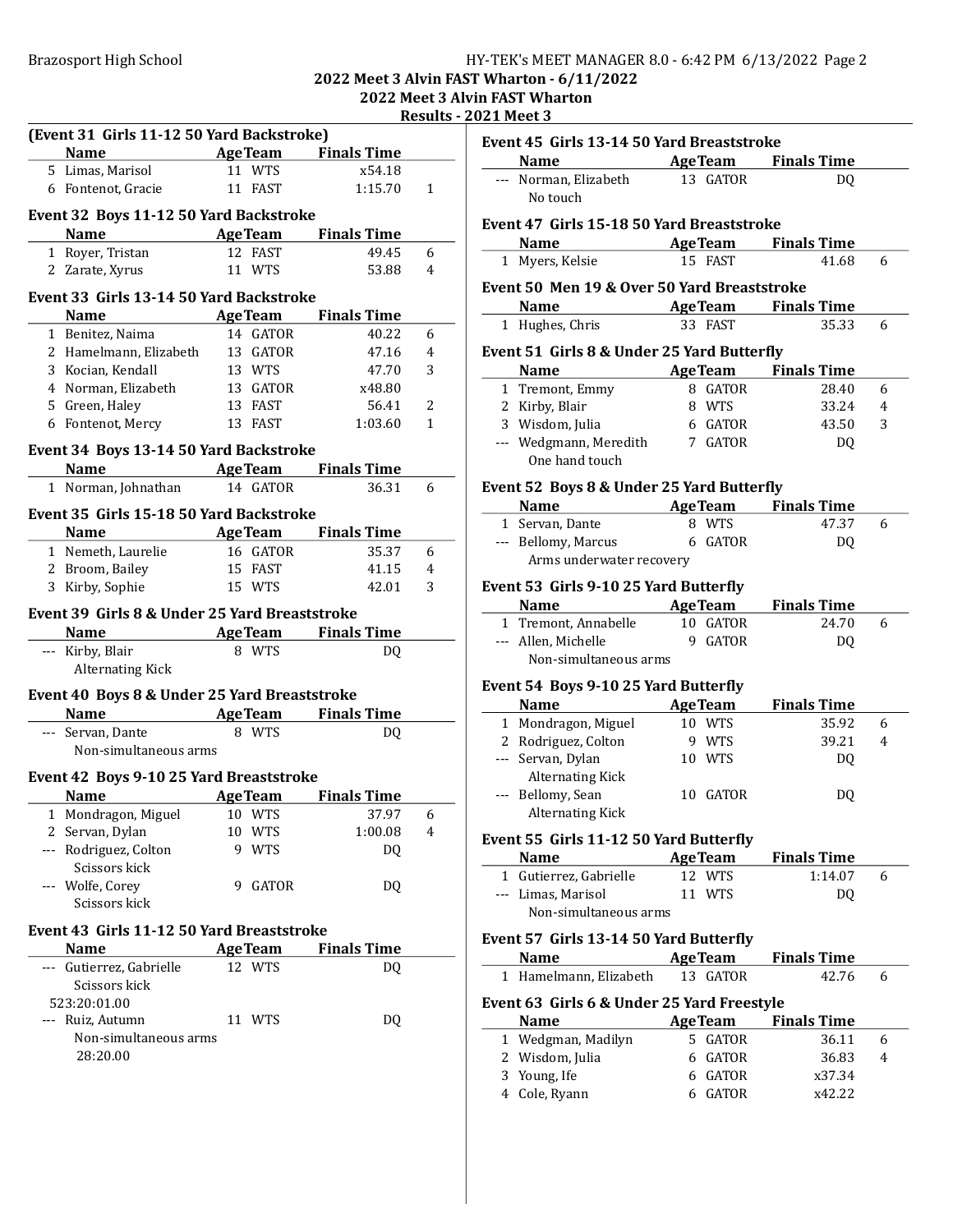## Brazosport High School **HY-TEK's MEET MANAGER 8.0 - 6:42 PM 6/13/2022** Page 3

2022 Meet 3 Alvin FAST Wharton - 6/11/2022 2022 Meet 3 Alvin FAST Wharton

Results - 2021 Meet 3

|              | Event 64 Boys 6 & Under 25 Yard Freestyle           |    |                |                     |                |
|--------------|-----------------------------------------------------|----|----------------|---------------------|----------------|
|              | <b>Name</b>                                         |    |                | AgeTeam Finals Time |                |
|              | 1 Bellomy, Marcus                                   | 6  | <b>GATOR</b>   | 37.25               | 6              |
|              | 2 Cole, Wyatt                                       | 6  | <b>GATOR</b>   | 51.90               | 4              |
|              |                                                     |    |                |                     |                |
|              | Event 65 Girls 7-8 25 Yard Freestyle<br><b>Name</b> |    | <b>AgeTeam</b> | <b>Finals Time</b>  |                |
|              | 1 Sanchez, Emily                                    | 8  | <b>GATOR</b>   | 24.81               | 6              |
|              | 2 Kirby, Blair                                      | 8  | WTS            | 24.84               | 4              |
|              | 3 Wedgmann, Meredith                                |    | 7 GATOR        | 28.39               | 3              |
|              | 4 Wheeler, Alexandra                                |    | 8 GATOR        | x32.58              |                |
|              |                                                     |    |                |                     |                |
|              | Event 66 Boys 7-8 25 Yard Freestyle                 |    |                |                     |                |
|              | Name                                                |    | <b>AgeTeam</b> | <b>Finals Time</b>  |                |
|              | 1 Mauerhan, Caleb                                   |    | 7 GATOR        | 27.84               | 6              |
|              | 2 Guerra, AlexZander                                | 7  | GATOR          | 28.50               | 4              |
|              | 3 Luna, Andrew                                      |    | 8 GATOR        | x35.87              |                |
|              | 4 Hughes, Carter                                    | 7  | FAST           | 37.73               | 3              |
|              | 5 Covarrubias, James                                | 7  | GATOR          | x40.62              |                |
| 6            | Hughes, Kayson                                      | 8  | FAST           | 46.64               | 2              |
|              | Event 67 Girls 9-10 25 Yard Freestyle               |    |                |                     |                |
|              | <b>Name</b>                                         |    | <b>AgeTeam</b> | <b>Finals Time</b>  |                |
|              | 1 Rodriguez, Kaitlyn                                | 10 | <b>WTS</b>     | 18.20               | 6              |
| 2            | Allen, Michelle                                     | 9  | <b>GATOR</b>   | 31.03               | 4              |
|              | Event 68 Boys 9-10 25 Yard Freestyle                |    |                |                     |                |
|              | <b>Name</b>                                         |    | <b>AgeTeam</b> | <b>Finals Time</b>  |                |
|              | 1 Grimes, Waylon                                    |    | 10 GATOR       | 21.02               | 6              |
|              | 2 Wheeler, Lochlan                                  |    | 10 GATOR       | 22.63               | 4              |
|              | 3 Wolfe, Corey                                      |    | 9 GATOR        | x23.13              |                |
|              | 4 Rodriguez, Colton                                 | 9  | WTS            | 27.42               | 3              |
|              | 5 Mondragon, Miguel                                 | 10 | WTS            | 29.68               | $\overline{2}$ |
|              | 6 Covarrubias, Jesse                                | 10 | GATOR          | x31.57              |                |
|              | 7 Servan, Dylan                                     | 10 | <b>WTS</b>     | x35.73              |                |
| 8            | Young, IsaiYay                                      | 9  | <b>GATOR</b>   | x46.13              |                |
|              | Event 69 Girls 11-12 50 Yard Freestyle              |    |                |                     |                |
|              | <b>Name</b>                                         |    | <b>AgeTeam</b> | <b>Finals Time</b>  |                |
| $\mathbf{1}$ | Rodriguez, Melanie                                  | 12 | <b>WTS</b>     | 38.60               | 6              |
| 2            | Broom, Anna                                         | 11 | <b>FAST</b>    | 38.89               | 4              |
| 3            | Limas, Marisol                                      |    | 11 WTS         | 45.75               | 3              |
| 4            | Ordenez-Jacobson, Jacint                            | 11 | GATOR          | 48.32               | 2              |
| 5            | Fontenot, Gracie                                    | 11 | <b>FAST</b>    | 1:08.58             | $\mathbf{1}$   |
|              |                                                     |    |                |                     |                |
|              | Event 70 Boys 11-12 50 Yard Freestyle               |    |                |                     |                |
|              | <b>Name</b>                                         |    | <b>AgeTeam</b> | <b>Finals Time</b>  |                |
| 1            | Zarate, Xyrus                                       | 11 | <b>WTS</b>     | 41.06               | 6              |
| 2            | Royer, Tristan                                      | 12 | <b>FAST</b>    | 41.46               | 4              |
|              | Event 71 Girls 13-14 50 Yard Freestyle              |    |                |                     |                |
|              | <b>Name</b>                                         |    | <b>AgeTeam</b> | <b>Finals Time</b>  |                |
| 1            | Benitez, Naima                                      | 14 | <b>GATOR</b>   | 33.63               | 6              |
| 2            | Norman, Elizabeth                                   | 13 | GATOR          | 35.41               | 4              |
| 3            | Kocian, Kendall                                     | 13 | <b>WTS</b>     | 36.00               | 3              |
| 4            | Hamelmann, Elizabeth                                | 13 | GATOR          | x37.23              |                |
| 5            | Green, Haley                                        | 13 | FAST           | 48.01               | 2              |
| 6            | Fontenot, Mercy                                     | 13 | FAST           | 56.63               | $\mathbf{1}$   |

|   | Event 72 Boys 13-14 50 Yard Freestyle                                                                                                                                                                                         |                           |                            |   |
|---|-------------------------------------------------------------------------------------------------------------------------------------------------------------------------------------------------------------------------------|---------------------------|----------------------------|---|
|   | Name AgeTeam                                                                                                                                                                                                                  |                           | <b>Finals Time</b>         |   |
|   | 1 Norman, Johnathan                                                                                                                                                                                                           | 14 GATOR                  | 28.43                      | 6 |
|   | Event 73 Girls 15-18 50 Yard Freestyle                                                                                                                                                                                        |                           |                            |   |
|   | Name                                                                                                                                                                                                                          | <b>Example 2 Age Team</b> | <b>Finals Time</b>         |   |
|   | 1 Nemeth, Laurelie                                                                                                                                                                                                            | 16 GATOR                  | 29.42                      | 6 |
|   | 2 Broom, Bailey                                                                                                                                                                                                               | 15 FAST                   | 33.89                      | 4 |
|   | 3 Kirby, Sophie                                                                                                                                                                                                               | 15 WTS                    | 34.28                      | 3 |
|   |                                                                                                                                                                                                                               |                           |                            |   |
|   | Event 76 Men 19 & Over 50 Yard Freestyle                                                                                                                                                                                      |                           |                            |   |
|   | <b>Name AgeTeam</b> Finals Time                                                                                                                                                                                               |                           |                            |   |
|   | 1 Hughes, Chris                                                                                                                                                                                                               | 33 FAST                   | 28.50                      | 6 |
|   | <b>Event 81 Girls 11-12 100 Yard IM</b>                                                                                                                                                                                       |                           |                            |   |
|   | Name and the same state of the state of the state of the state of the state of the state of the state of the state of the state of the state of the state of the state of the state of the state of the state of the state of |                           | <b>AgeTeam</b> Finals Time |   |
|   | 1 Ruiz, Autumn                                                                                                                                                                                                                | 11 WTS                    | 2:14.28                    | 6 |
|   | 1:15.90<br>58.38                                                                                                                                                                                                              |                           |                            |   |
|   | --- Gutierrez, Gabrielle                                                                                                                                                                                                      | 12 WTS                    | DQ                         |   |
|   | Scissors kick - fly                                                                                                                                                                                                           |                           |                            |   |
|   | 1:12.70 1:19.30                                                                                                                                                                                                               |                           |                            |   |
|   | Event 82 Boys 11-12 100 Yard IM                                                                                                                                                                                               |                           |                            |   |
|   | Name AgeTeam                                                                                                                                                                                                                  |                           | <b>Finals Time</b>         |   |
|   | 1 Zarate, Xyrus                                                                                                                                                                                                               | 11 WTS                    | 2:20.47                    | 6 |
|   | $1:06.05$ $1:14.42$                                                                                                                                                                                                           |                           |                            |   |
|   |                                                                                                                                                                                                                               |                           |                            |   |
|   | <b>Event 83 Girls 13-14 100 Yard IM</b>                                                                                                                                                                                       |                           |                            |   |
|   | Name and the set of the set of the set of the set of the set of the set of the set of the set of the set of the                                                                                                               | <b>AgeTeam</b>            | <b>Finals Time</b>         |   |
|   | 1 Kocian, Kendall                                                                                                                                                                                                             | 13 WTS                    | 1:53.29                    | 6 |
|   | 50.55<br>1:02.74                                                                                                                                                                                                              |                           |                            |   |
|   |                                                                                                                                                                                                                               |                           |                            |   |
|   | <b>Event 85 Girls 15-18 100 Yard IM</b>                                                                                                                                                                                       |                           |                            |   |
|   | Name                                                                                                                                                                                                                          | <b>AgeTeam</b>            | <b>Finals Time</b>         |   |
|   | 1 Myers, Kelsie                                                                                                                                                                                                               | 15 FAST                   | 1:30.56                    | 6 |
|   | 42.07<br>48.49                                                                                                                                                                                                                |                           |                            |   |
|   | 2 Kirby, Sophie                                                                                                                                                                                                               | 15 WTS                    | 1:43.81                    | 4 |
|   | 44.03<br>59.78                                                                                                                                                                                                                |                           |                            |   |
|   | Event 89 Girls 9-10 100 Yard Freestyle                                                                                                                                                                                        |                           |                            |   |
|   | <b>Name</b>                                                                                                                                                                                                                   | <b>AgeTeam</b>            | <b>Finals Time</b>         |   |
|   | 1 Rodriguez, Kaitlyn                                                                                                                                                                                                          | 10 WTS                    | 1:29.38                    | 6 |
|   | 48.90<br>40.48                                                                                                                                                                                                                |                           |                            |   |
|   |                                                                                                                                                                                                                               |                           |                            |   |
|   | Event 99 Girls 8 & Under 100 Yard Freestyle Relay                                                                                                                                                                             |                           |                            |   |
|   | <b>Team</b>                                                                                                                                                                                                                   | Relay                     | <b>Finals Time</b>         |   |
| 1 | <b>GATOR</b>                                                                                                                                                                                                                  | A                         | 1:58.28                    | 8 |
|   | 1) Sanchez, Emily 8                                                                                                                                                                                                           | 2) Young, Ife 6           |                            |   |
|   | 3) Wisdom, Julia 6                                                                                                                                                                                                            | 4) Tremont, Emmy 8        |                            |   |
|   | 1:03.48<br>54.80                                                                                                                                                                                                              |                           |                            |   |
|   | Event 102 Boys 9-10 100 Yard Freestyle Relay                                                                                                                                                                                  |                           |                            |   |
|   | <b>Team</b>                                                                                                                                                                                                                   | <b>Relay</b>              | <b>Finals Time</b>         |   |
|   | 1 GATOR                                                                                                                                                                                                                       | A                         | 1:24.06                    | 8 |
|   |                                                                                                                                                                                                                               |                           |                            |   |
|   |                                                                                                                                                                                                                               |                           |                            |   |
|   | 1) Wolfe, Corey 9                                                                                                                                                                                                             |                           | 2) Young, IsaiYay 9        |   |
|   | 3) Covarrubias, Jesse 10<br>1:07.05<br>17.01                                                                                                                                                                                  |                           | 4) Bellomy, Sean 10        |   |